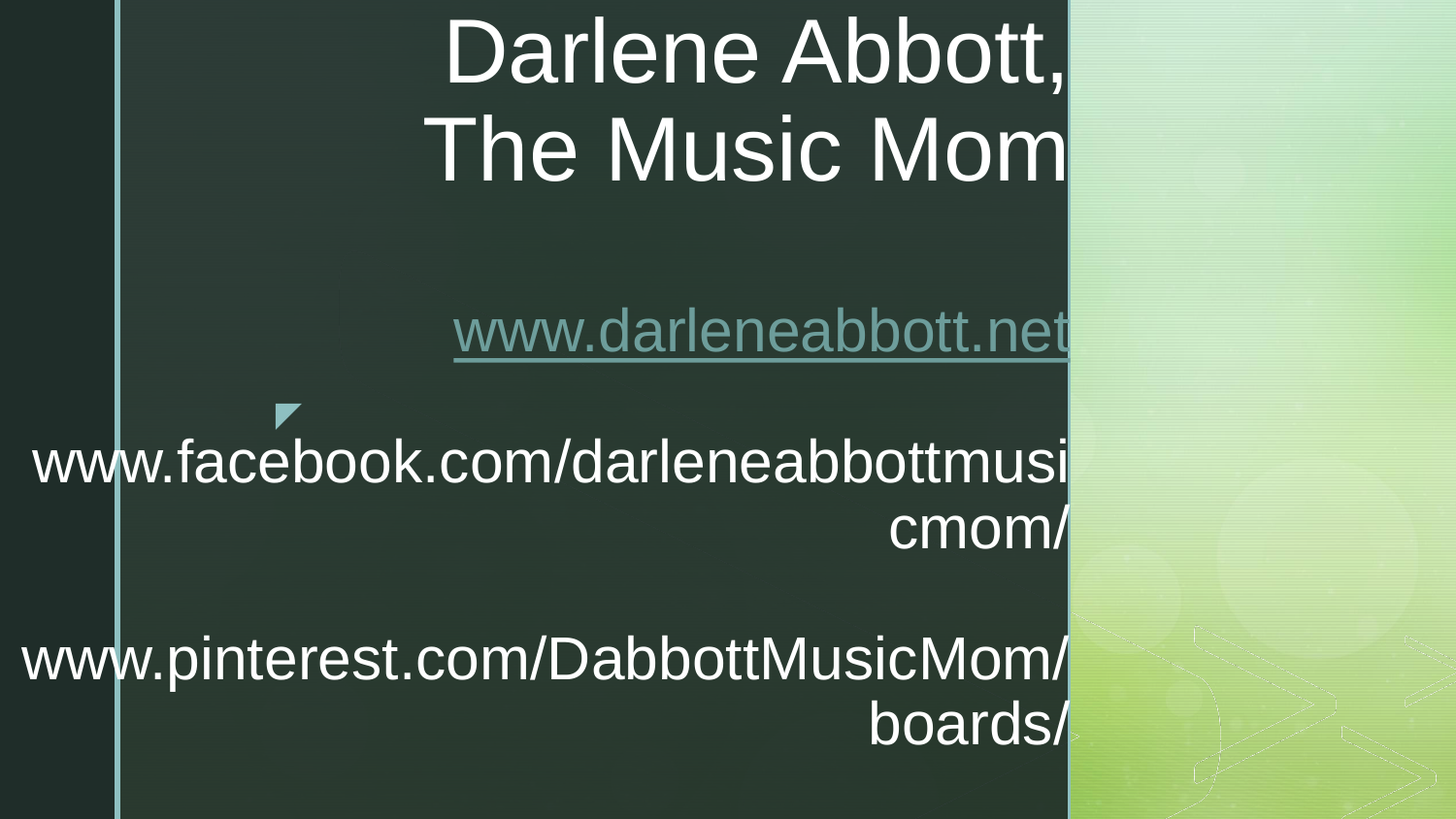Darlene Abbott

## Manage Your Choir with Pizazz

z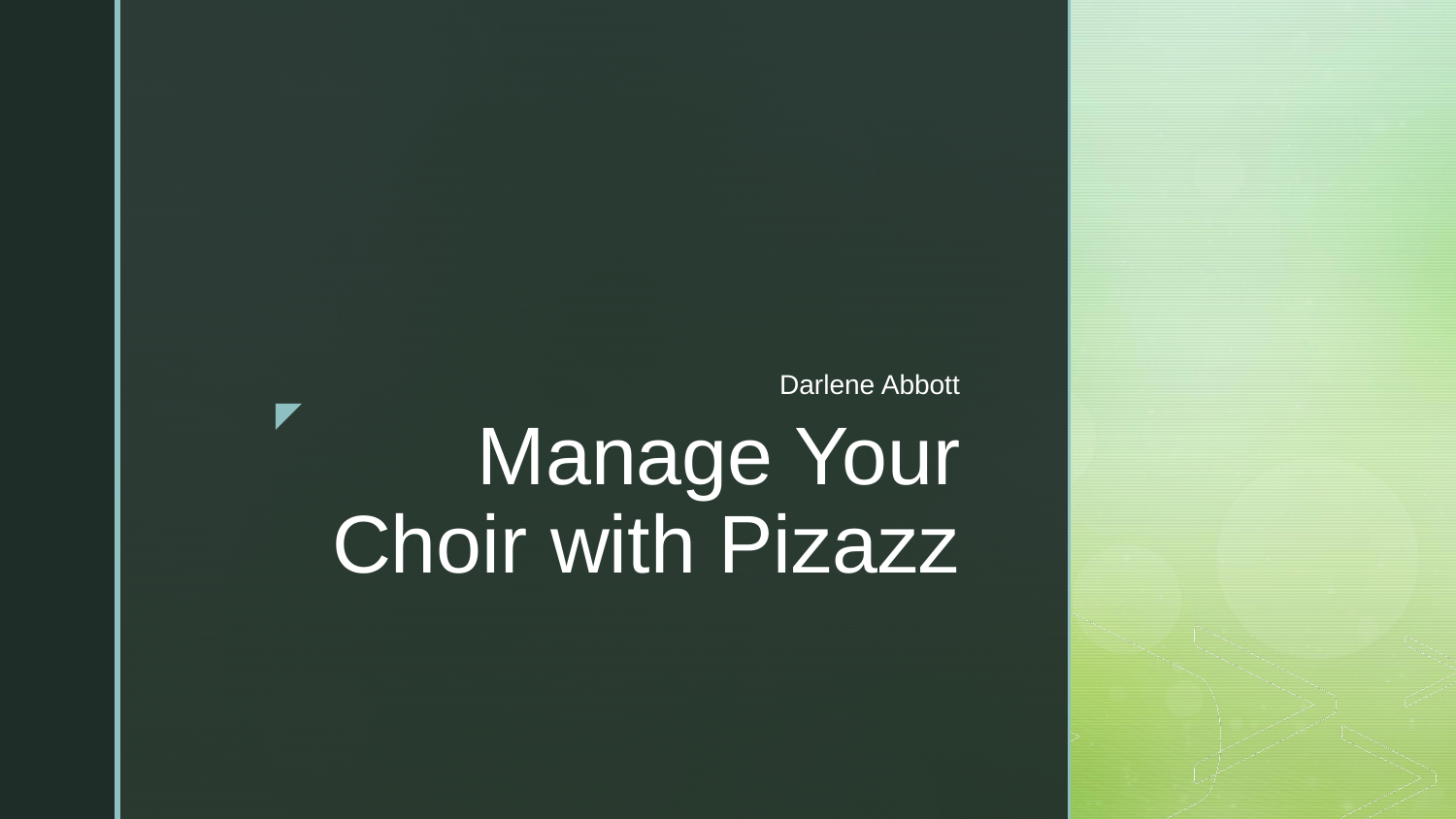## **Preparation:**

► \* Classroom Tips \* Lesson Plan \* Objective \* Keep it Fun \* Transitions \* Discipline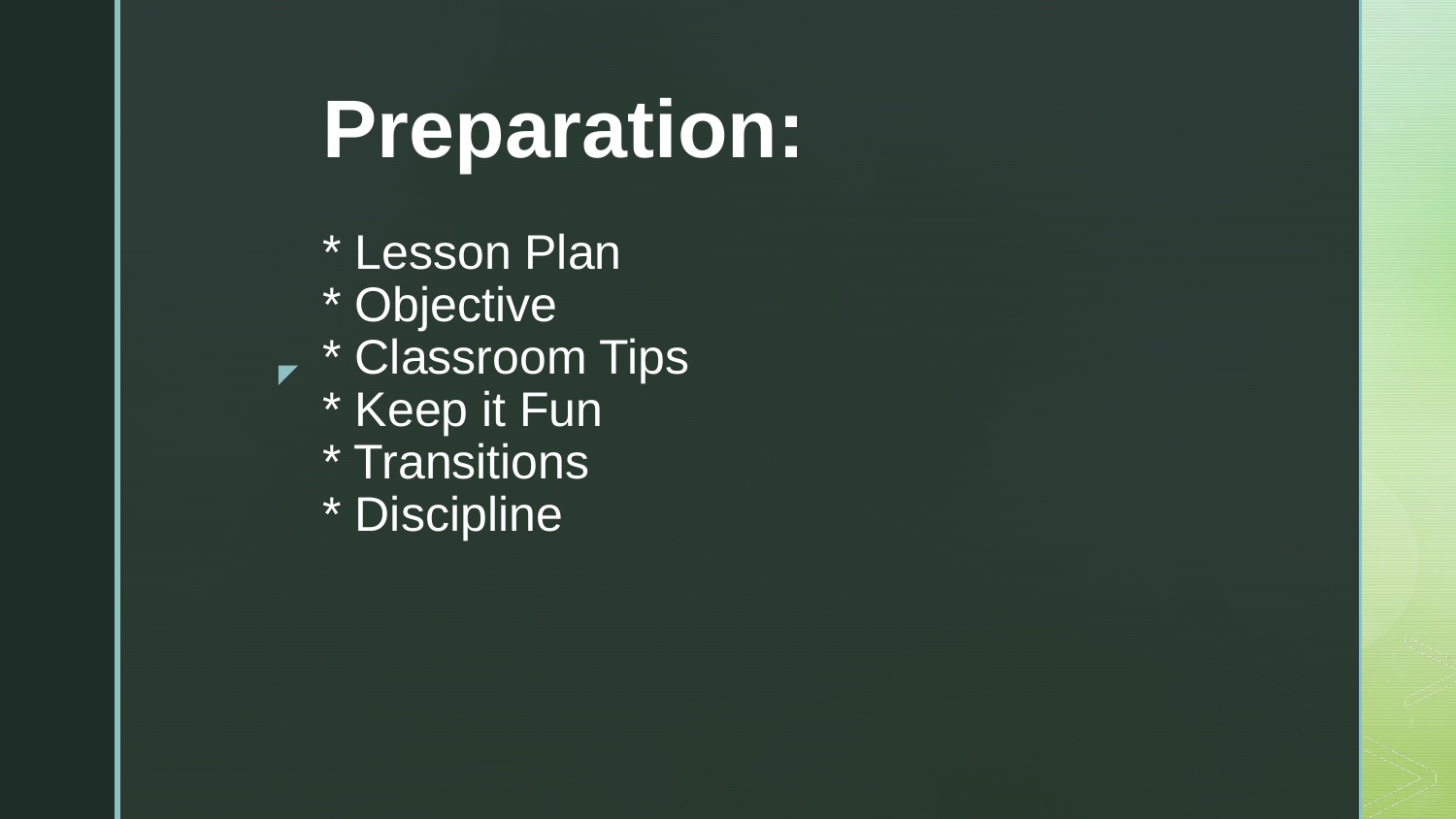#### z **Lesson Plan**

1. Have one! 2. Write it out. You will always see something different when it's written out. 3. Keep it simple. It can be a song order with a few notes. 4. Chaos is not fun!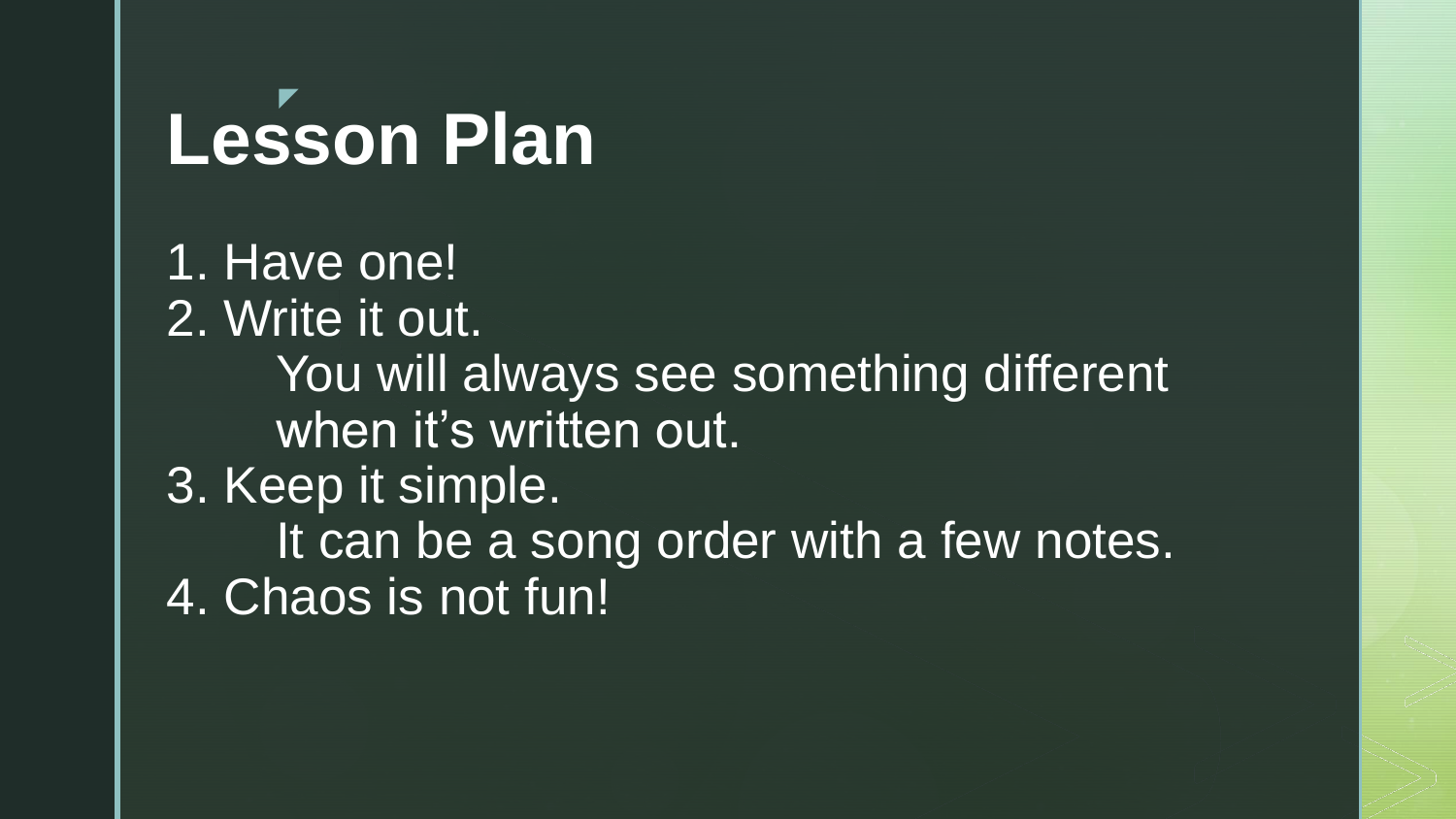### z **Objective**

1. Having an objective helps you keep your priorities.

If one activity takes longer than you expect, knowing your objective will help you know what to keep and what to drop from the lesson plan.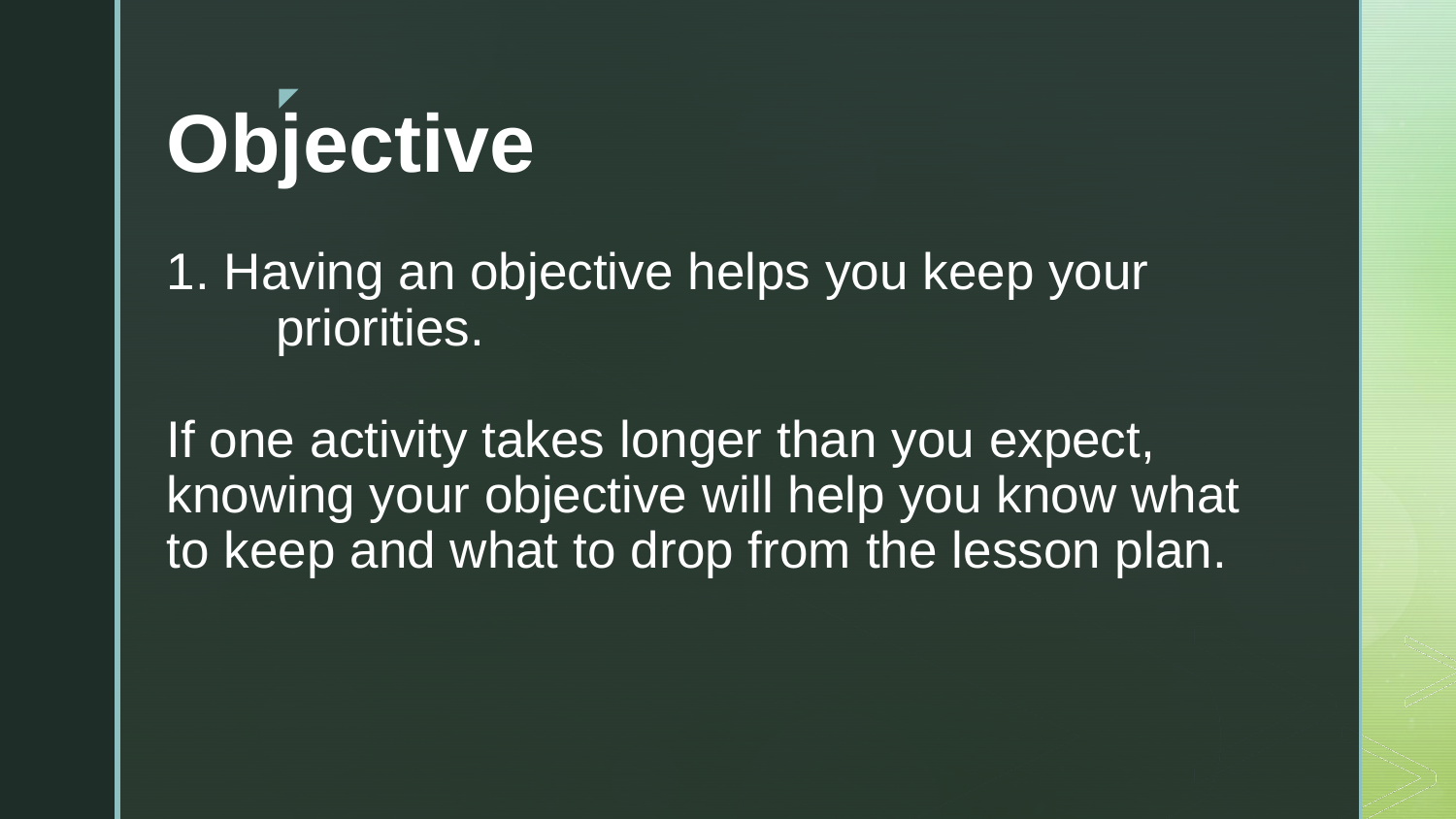#### **Questions to ask yourself:** z

- 1. If I were a child, would I want to come to my choir? 2. Did anyone laugh tonight?
- 3. Did something, sweet, inspirational, or a teachable moment happen that I did not plan tonight?
- 4. Did my fellow workers and teahcers feel good about themselves tonight?
- 5. How much wasted time was there?
- 6. Was I prepared?
- 7. What could I have done better?
- 8. Did I do my best?
- 9. Was Christ reflected in my spirit?
- 10. Did I pray before, during and after choir?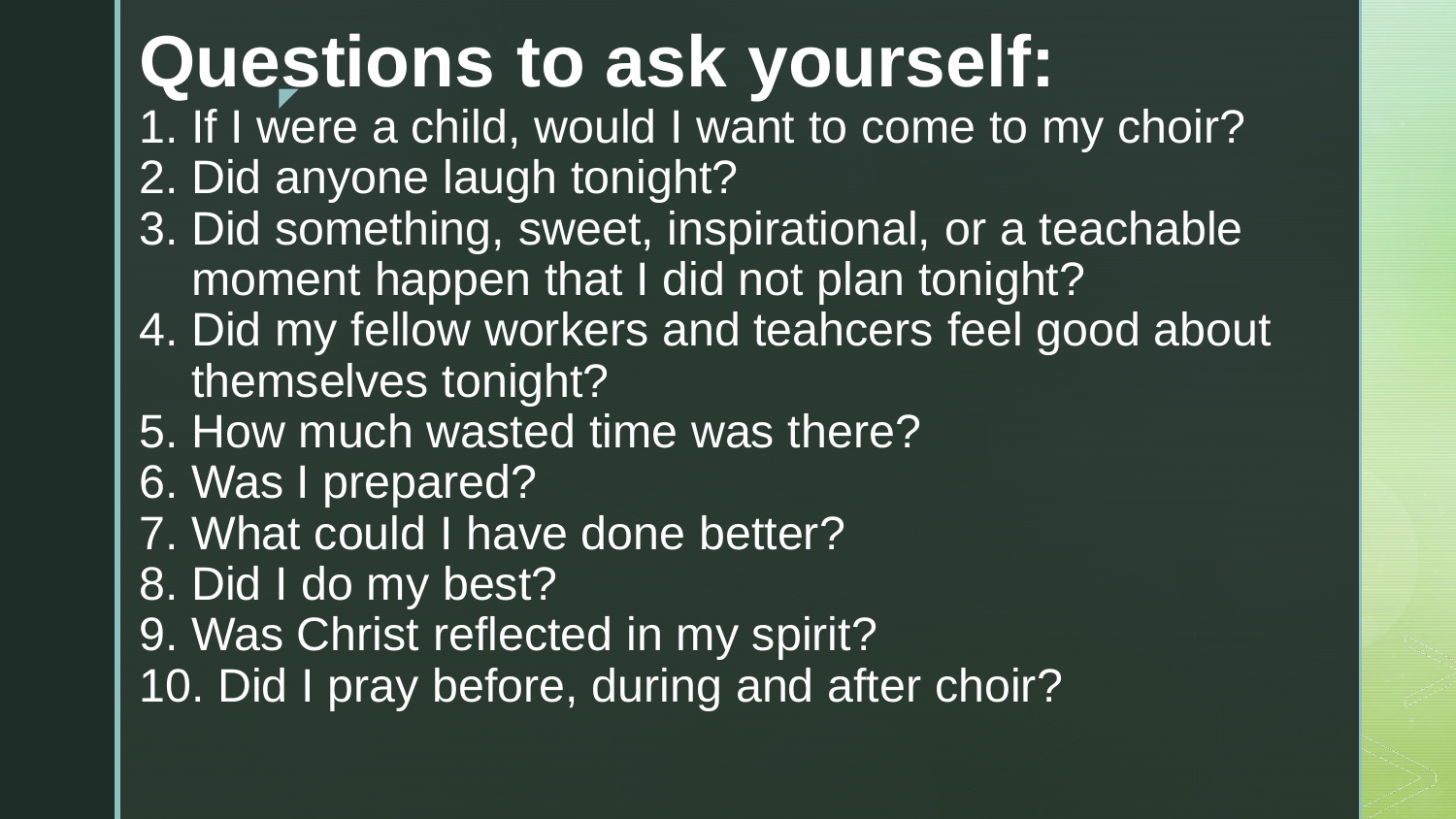#### **Classroom Tips: T**

- 1. Be joyful.
- 2. Sing more, talk less.
- 3. State your rules.
- 4. Demonstrate more than you talk.
- 5. Pace your rehearsal (this is hard to do without a written lesson plan.
- 6. Sing Instructions
- 7. Be flexible……you might have to change your plans. Write them out, just don't be married to them.
- 8. Praise singers and behaviors that your want to encourage 9. Move around the group.
- 
- 10. Get on their level.
- 11. Plan more than you can possible do.
- 12. Don't forget to pray.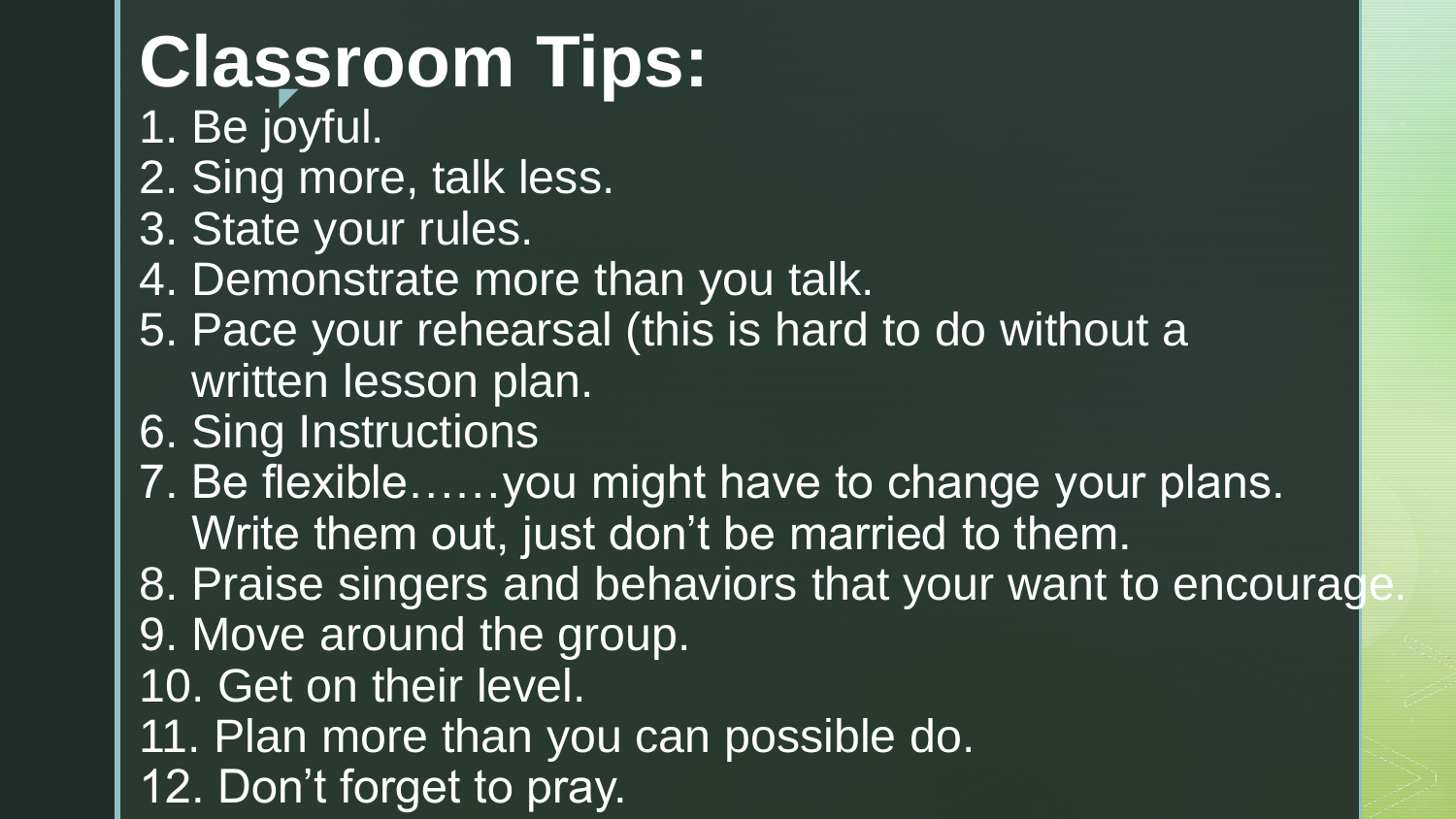## Keep It Fun!:

1. Chaos is not fun – have a plan man!

- 2. Surprise them have a special guests, change the order. i.e. Have snacks when they least expect it.
- 3. A tad of silly goes a long way funny glasses or hats can become routine to signal a special activity or time each week.

## OR

Let them sing a song in slow motion, in a funny voice, or with an accent.

4. Teach them in the three main learning styles: Kinestetic, visual and auditory.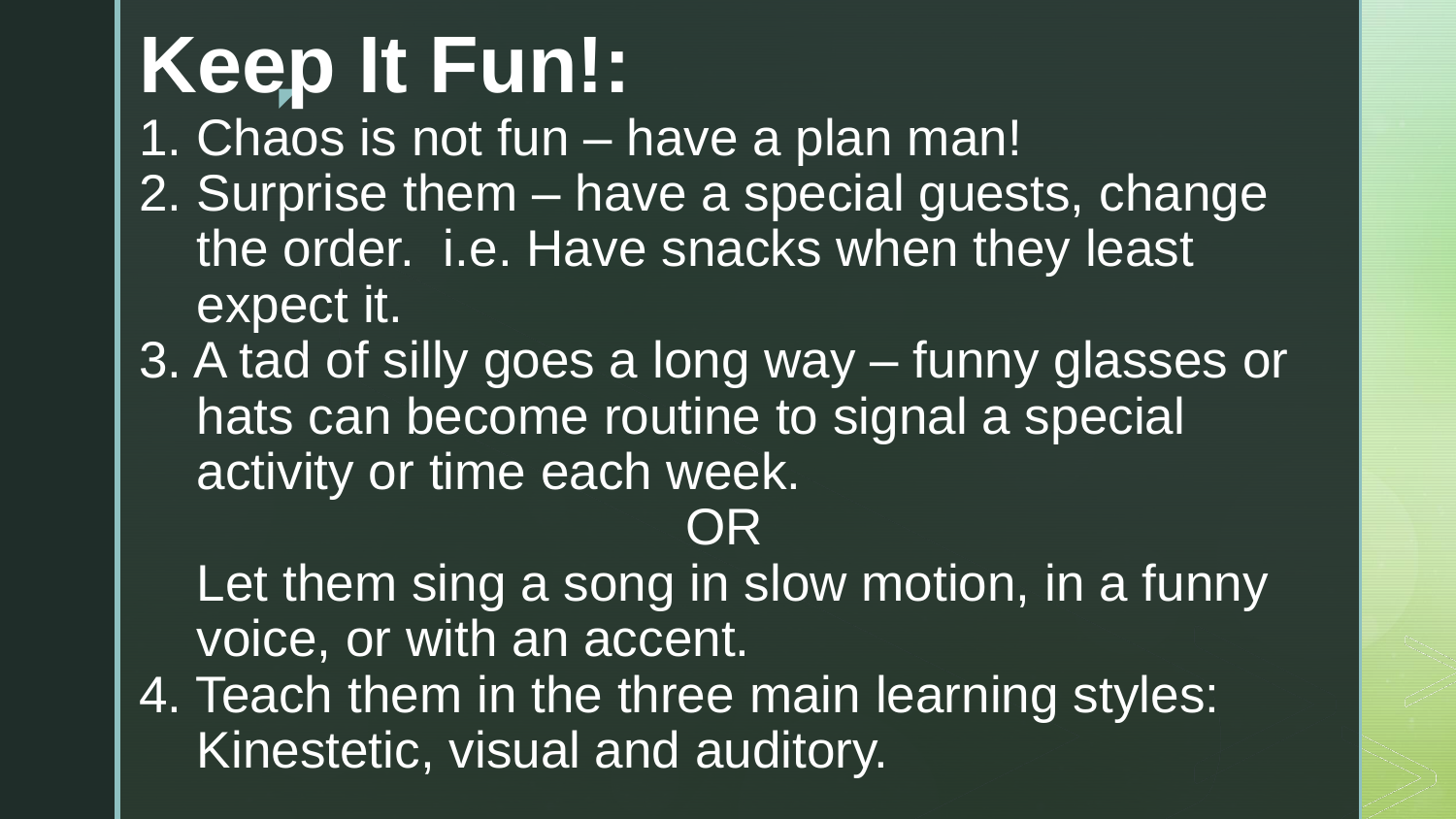# **Transitions:**

1. Greetings

z

- 2. Call & Response
- 3. Singing or Chanting Instructions
- 4. Fun songs
- 5. Use vocal fluctuations for giving instructions.
- 6. Teach Pitch & Note direction.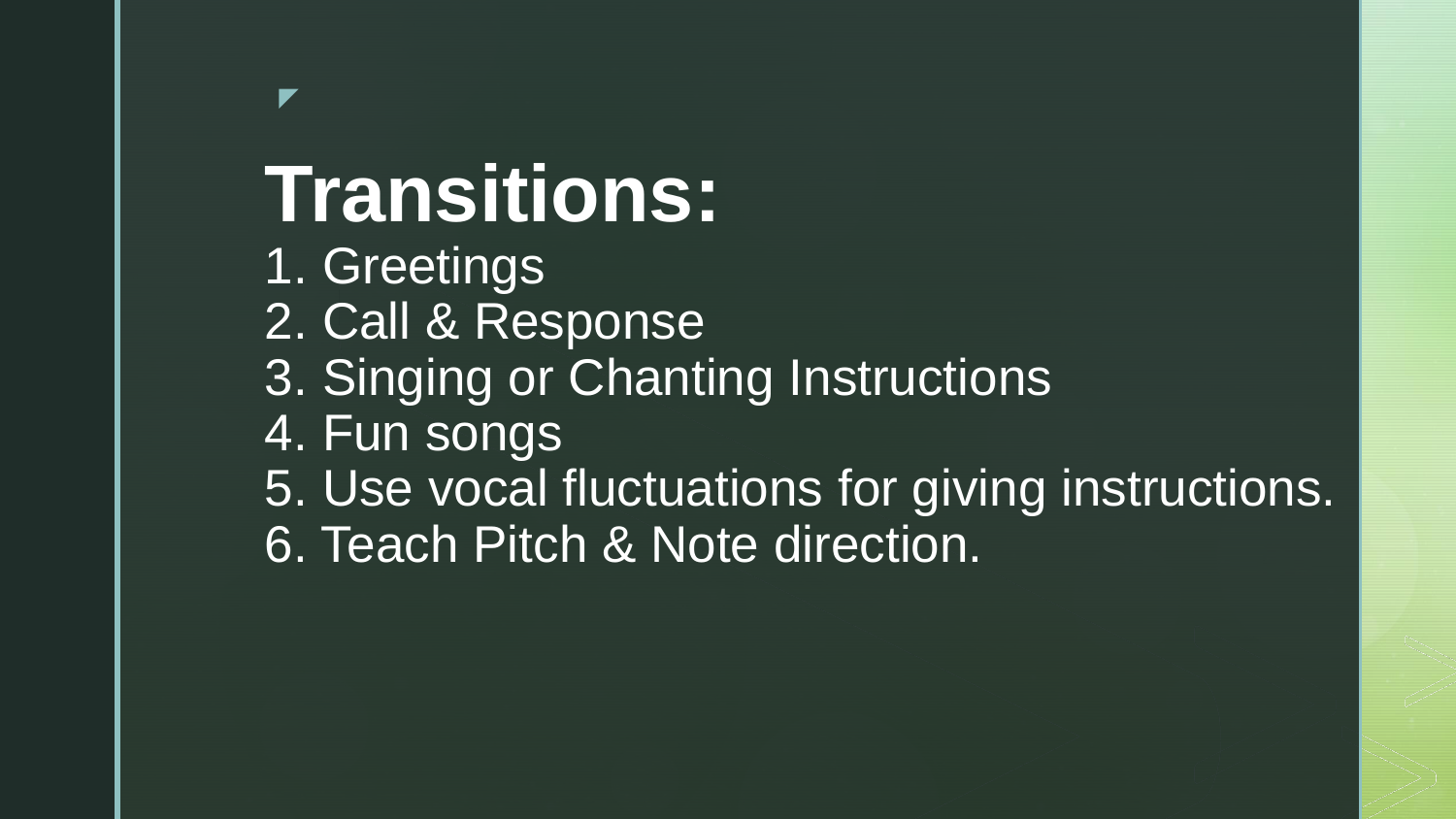### **Greetings**

- 1. Can be a poem or a song or fun chant.
- 2. Can also be a routine, like putting on a hat, but……
- 3. Be consistent!
- $\overline{\mathbf{z}}$ 4. Examples:

This is How We Sing Hello – call together with movements. Come & Sing – Combines greeting and call and response. Circle Up! – Calling to a specific area.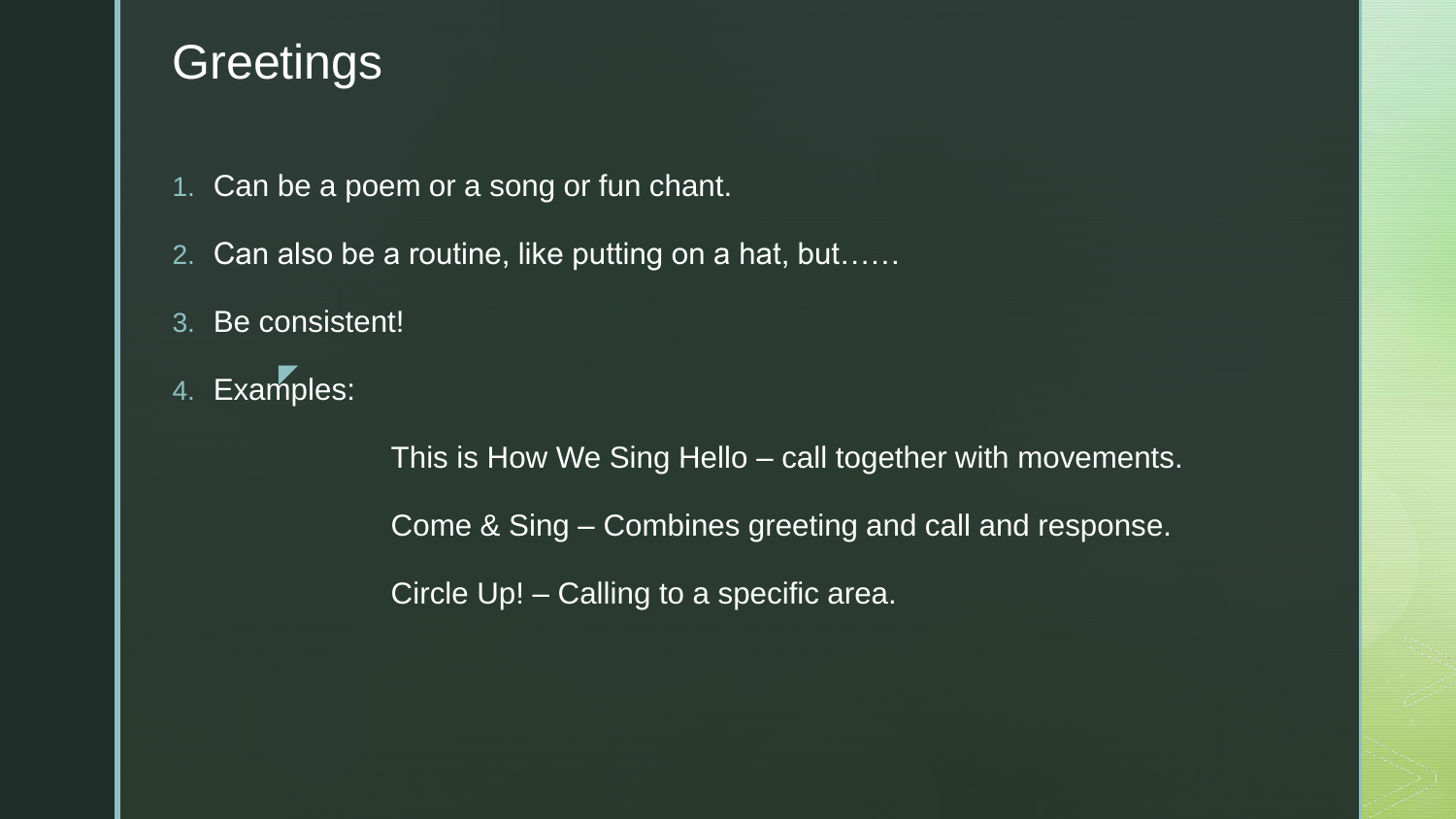#### Call & Response

- 1. C & R is a technique that can be used to teach almost anything rythms, melodies, words, confidence, pitch, diction, voice fluctuation, scripture, ect.
- 2. Name Games:

with

\* Some are just to get a response: Come on everybody and sing

me, I've got a rhythm to rap and you should repeat!.

\* Some are for a response in rhythm – Say Your Name Chant.

\* Some are to involve children in an activity – What's Your Name? March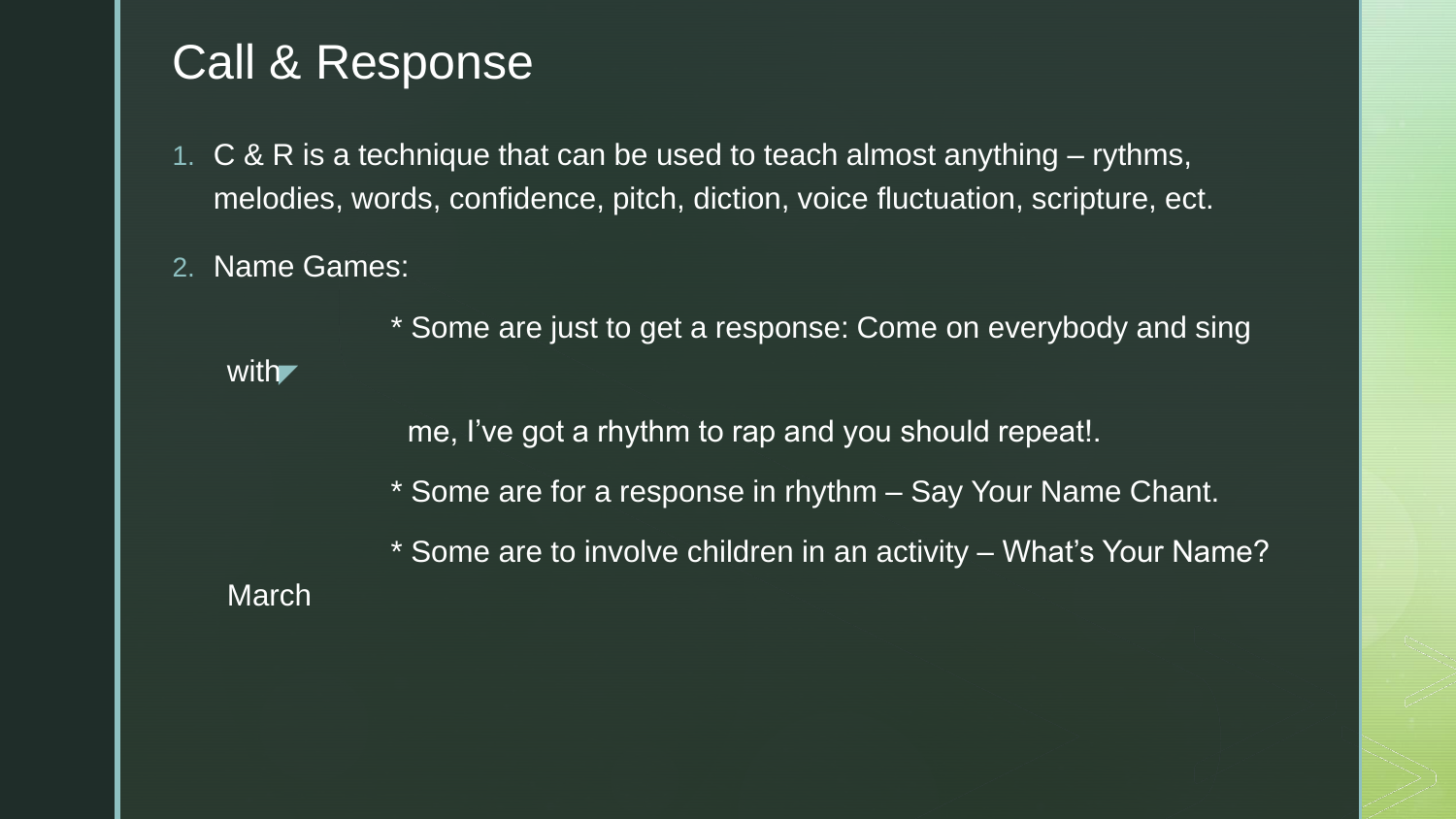### Singing or Chanting Instructions

- 1. This is a wonderful way to keep talking to a minimum as well as keeping them interested.
	- \* Something Special "sit still and be quiet, I'll give some sticks to you."
		- \* March until you can't hear me….
		- \* Catch a bubble
		- \* On the Floor

z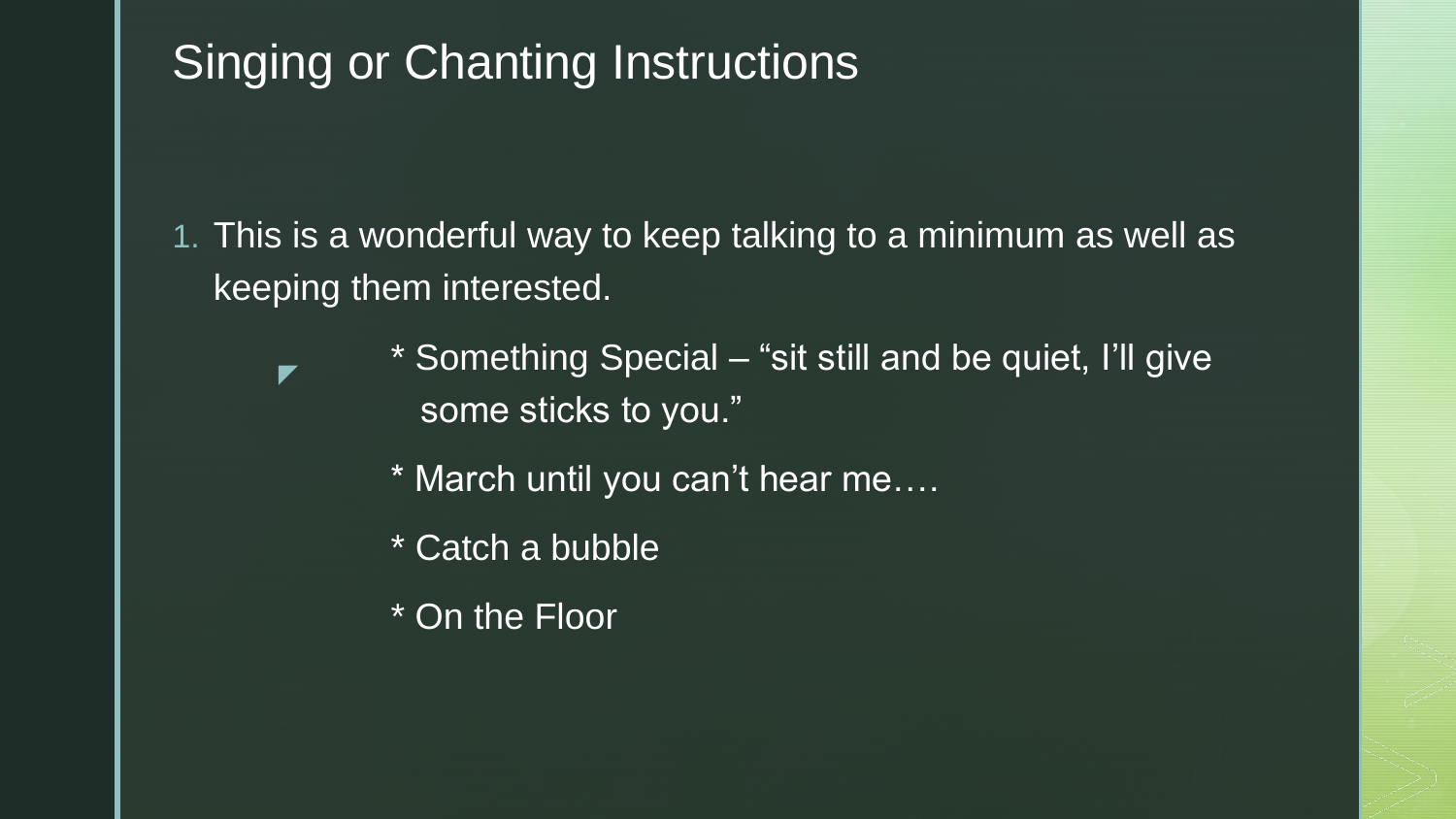### Use Voice Fluctuations to Give Instructions

- 1. Chants, song instructions, and sounds are also a wonderful way to transition to a new activity.
- z 2. You do not need a transition between every song/activity and the next one.
	- \* Dear Friends start in a voice that is not your regular voice.
	- \* It's so Fun to Be Together start at a whisper and get louder.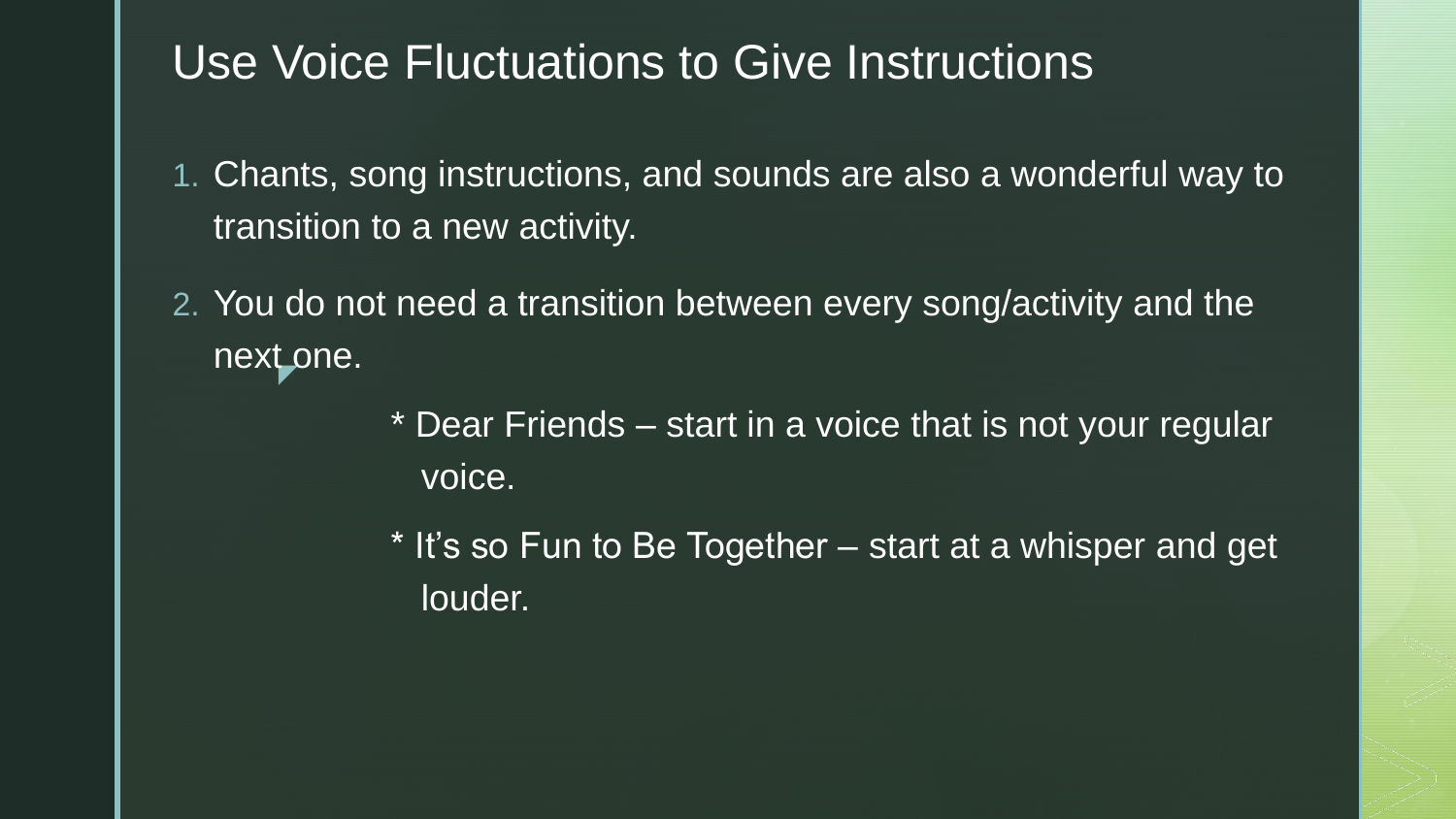### Teaching Pitch and Note Direction

- 1. Get their bodies involved.
- 2. Never push a child on an ability. Challenge don't push.
- physical development of the ear. 3. Sometimes children have trouble matching pitch because of the
	- 1. Vocal Exercises
	- 2. Scale Songs
	- 3. Body Scale
	- 4. Involving their bodies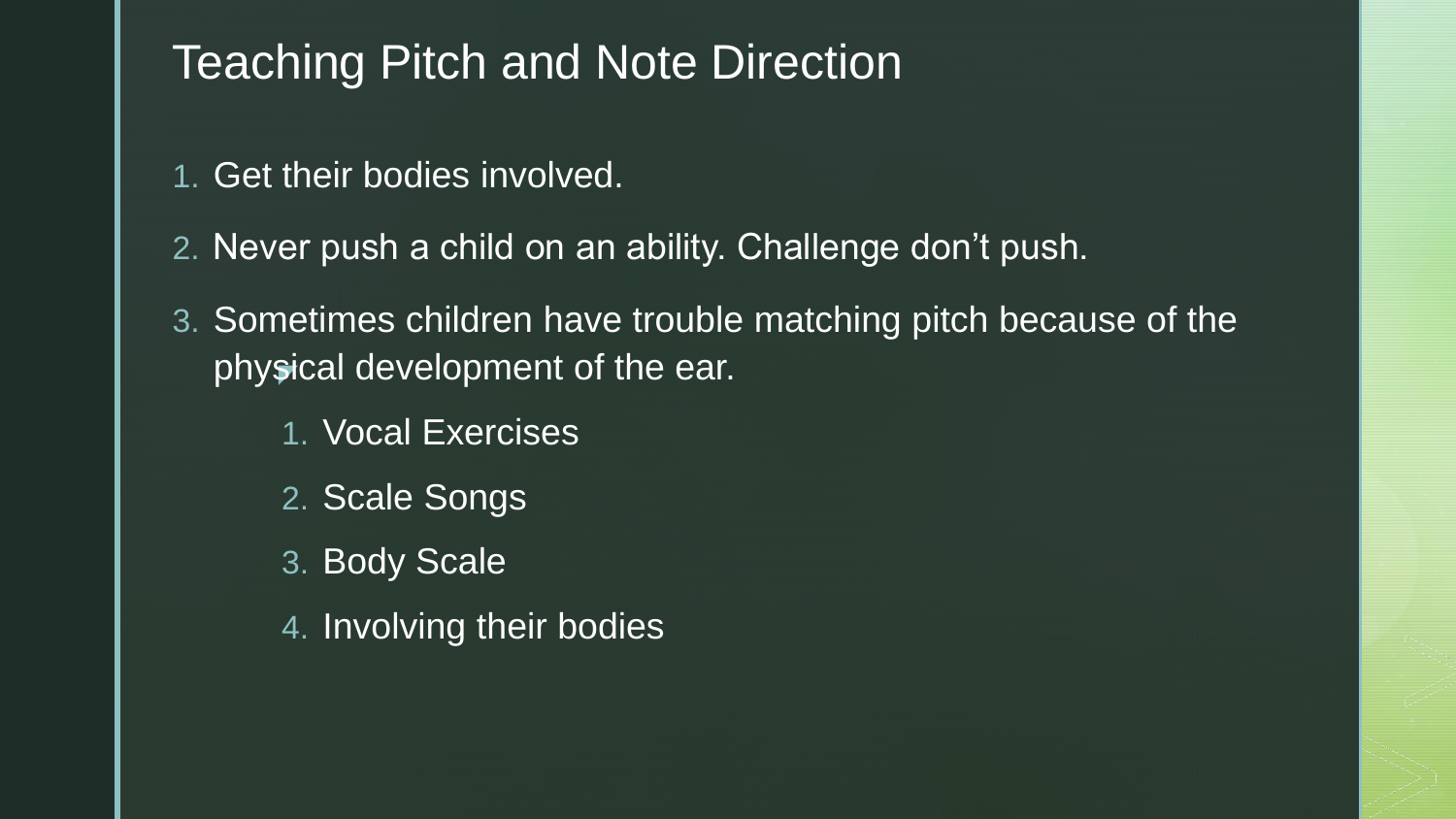# Discipline Clues

1. Rewards – tickets and treasure box.

- 2. Signal behaviors with a sign or an object that represents your desired behavior.
- 3. Silent conducting. Varying your speech level.
- 4. Correcting with scriptures is one way to show the children that there is a higher authority than you – God tell us in his Word, the Bible, how we should live everyday and that is just one of the things that make it the most wonderful book.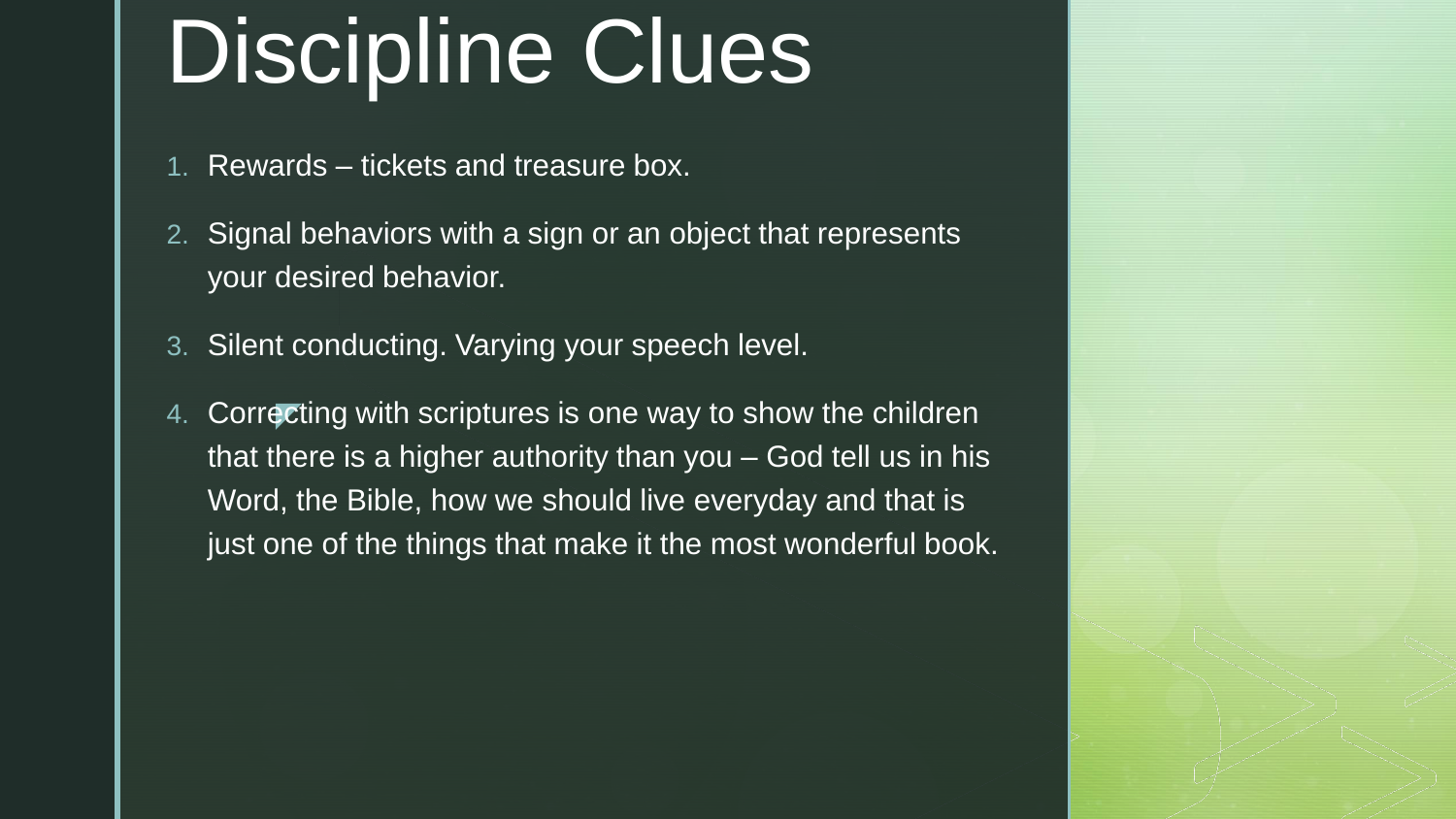## Scriptures

- 1. All God's Words Are True Psalm 119:160
- 2. Attitude A cheerful heart is good medicine. Prov. 17:22
- 3. Potty Mouth Do not let any unwholesome talk come out of your mouth. Eph. 4:29
- z 4. Complaining – Give thanks in all circumstances 1 Thess. 5:18
- 5. Fear What I am afraid, I will trust in you. Psalm 56:3
- 6. Lying The Lord detests lying lips, but he delights in men who are truthful. Prov. 12:22
- 7. Obedience Children obey your parents in everything, for this pleases the Lord. Col. 3:2
- 8. Doesn't want to sing Sing to Him, sing praise to Him. Psalm 105:2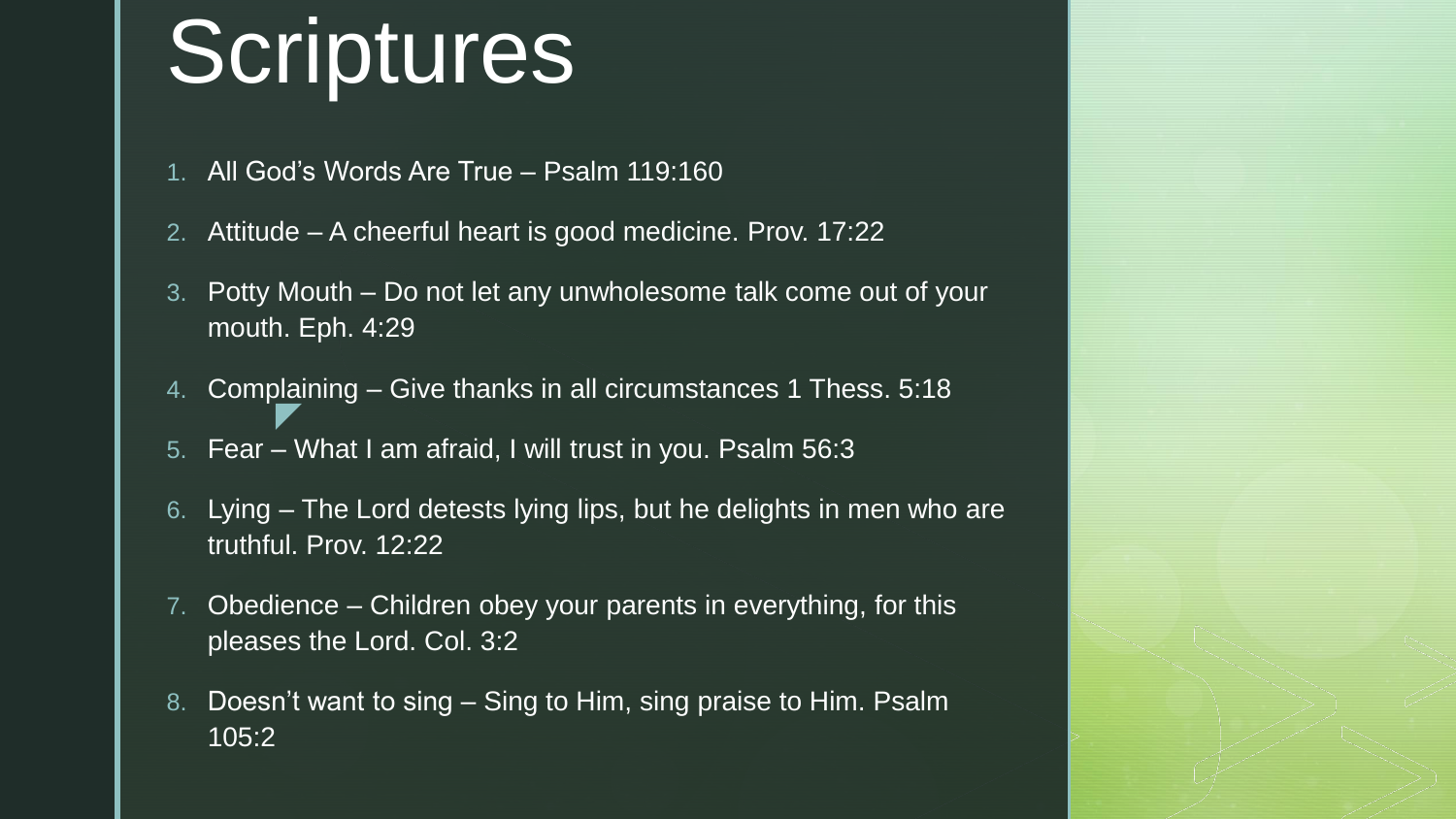# Closing:

- 1. Set a goal for yourself.
- 2. Pick two teaching techniques you want to learn.
- **z** 3. Practice using them, write them in your lesson plan.
- 4. Next , pick two more.
- 5. Never stop learning.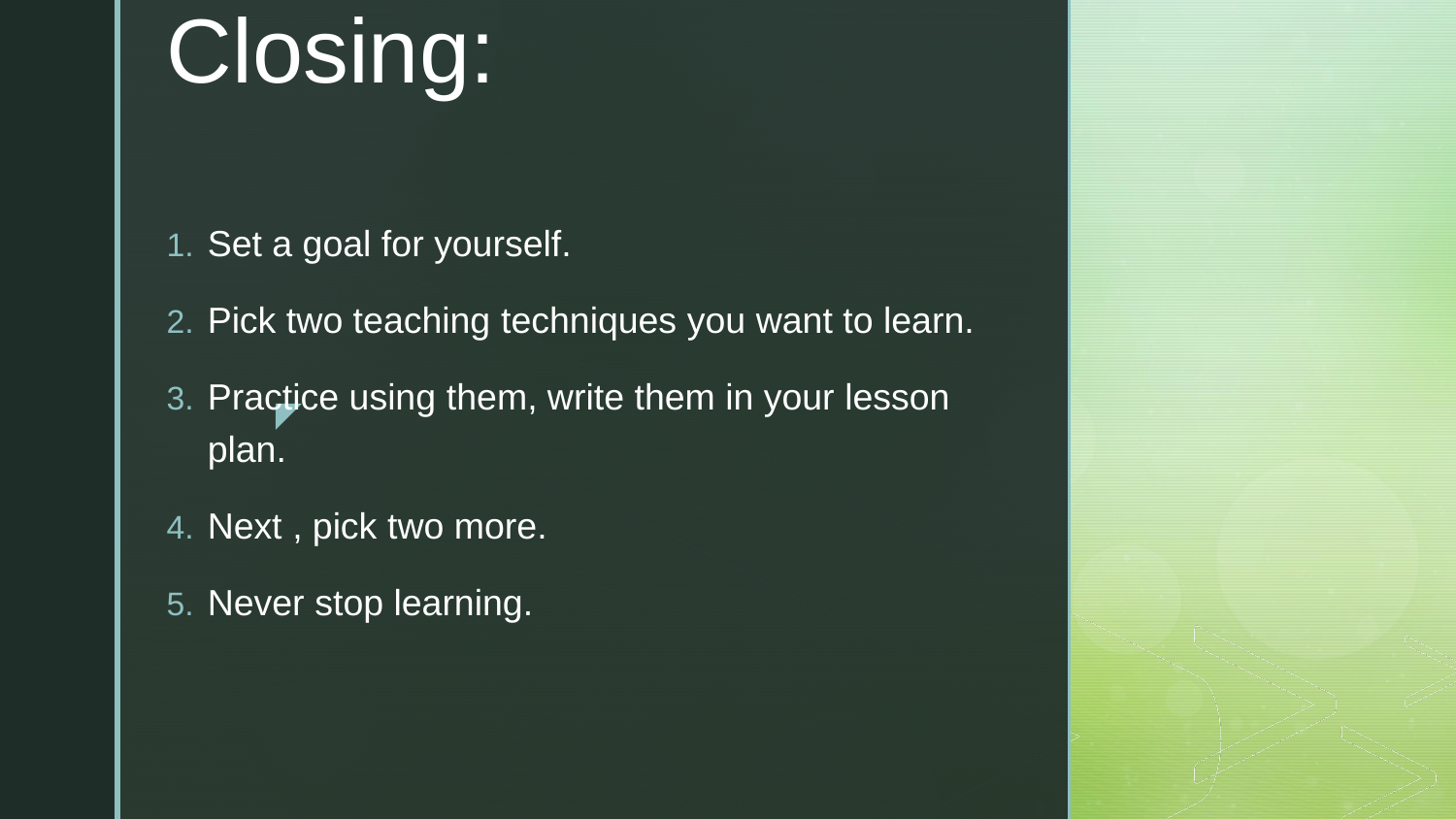# He' can eat for a day. You can give a man a fish and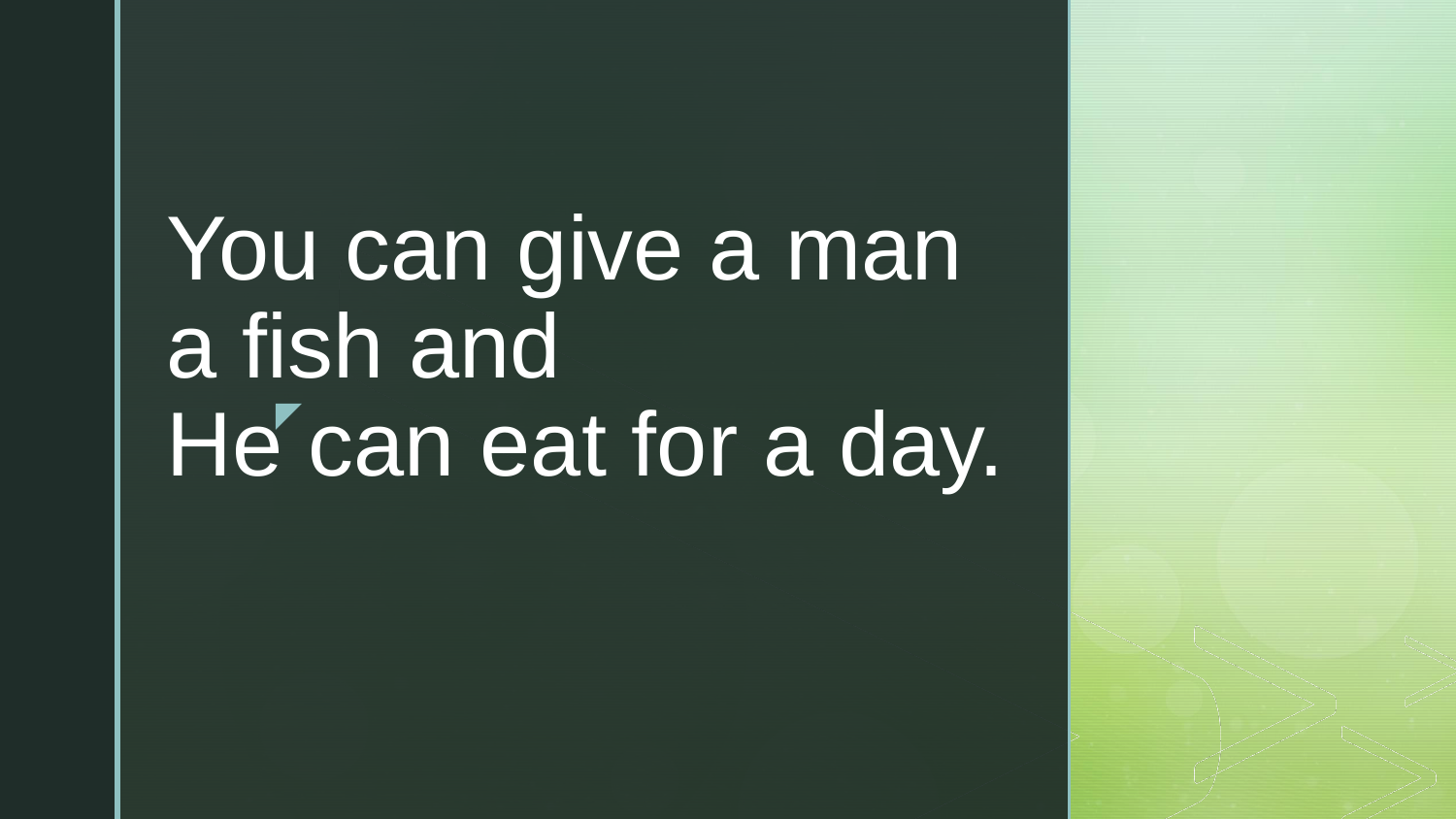### C Teach a man to fish and He can eat for a lifetime.